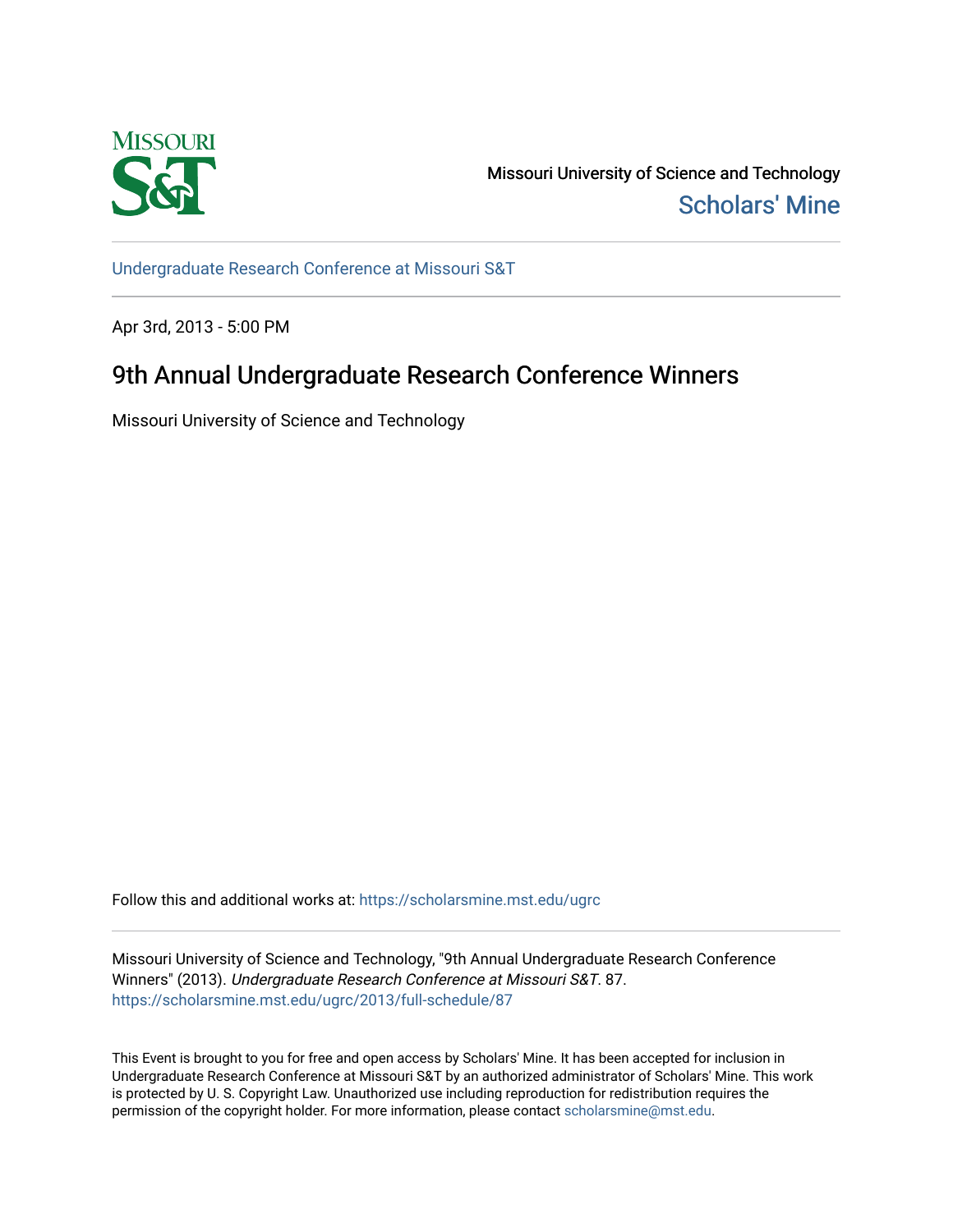# **9 th Annual Undergraduate Research Conference Awards Winners**

## **Oral Session Awards**

#### **Engineering Oral Session:**

**3 rd Place** – **Trevor Wilson and Erik O'Riley** – Visual Computer Representation for Seven Axis Manipulator – *Research Advisor, Dr. Frank Liou / Mechanical & Aerospace Engineering*

2<sup>nd</sup> Place – Derek Schloemann – Attachment of Peptides to Amino-Polystyrene Microspheres – *Research Advisor, Dr. Daniel Forciniti / Chemical & Biological Engineering*

**1 st Place** – **Sam Ruesing** - Analysis of the Second Virial Coefficient of Glycosylated Proteins by Light Scattering - *Research Advisor / Dr. Daniel Forciniti / Chemical & Biological Engineering*

#### **Sciences Oral Session:**

**3 rd Place** – **Alex Korff** – Analyzing Critical Drinking Water Parameters in Rural India - *Research Advisor, Dr. Daniel Oerther /* Civil, Arch & Environ Engr

**2 nd Place – Katie Payne** – "Insulin Neck": Is this the Earliest Sign of Insulin Resistance?*, Dr. William Van Stoecker / Computer Science*

**1 st Place** – **Clayton Buback and Patrick McCarver** – Assembly of Polymeric Nanoparticles in Fibers versus Clusters: Experiment and Simulation - *Research Advisor, Chariklia Sotiriou-Leventis / Chemistry*

#### **Arts and Humanities Oral Session:**

**3 rd Place – Matthew Eakins** – The Role of Women in Literature: From King Arthur to Margaret Atwood - *Research Advisor, Dr. Olivia Burgess / English & Technical Communication*

**2 nd Place – Georgina Quiros** – A Brief Historiography of Joseph McCarthy and McCarthyism - *Research Advisor, Dr. Petra Dewitt / History & Political Science*

**1 st Place – Nelson Shreve** – Mark Twain and Faïza Guène: the Coalescence of Style with Cause - *Research Advisor, Dr. Audra Merfeld-Langston / Arts, Languages & Philosophy*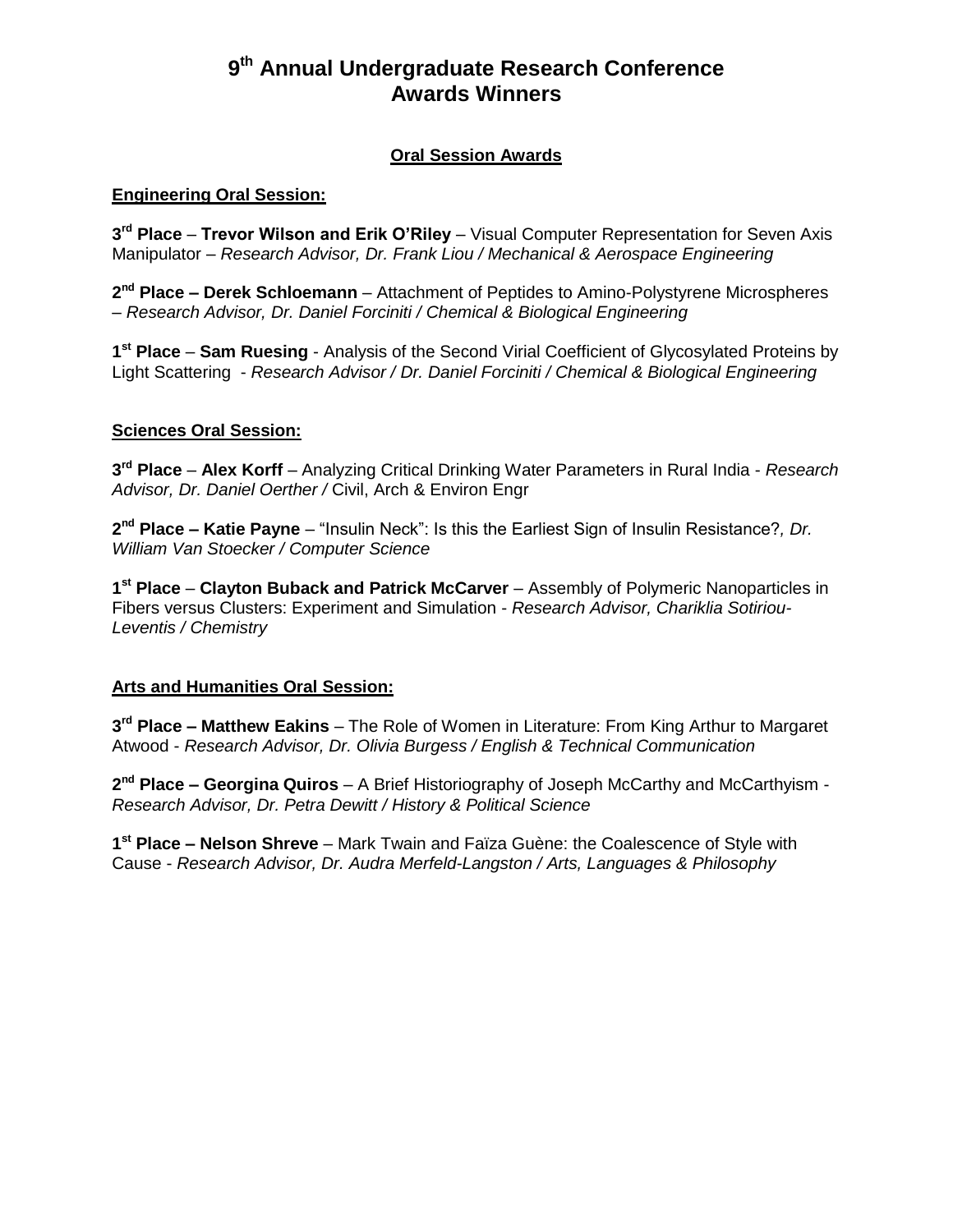# **Sciences Poster Session:**

**3 rd Place** – **Hannah Frye** – Modifying Muscarinic Signaling through Mutation of the Neurotransmitter Receptor M2's G-Protein - *Research Advisor, Dr. Robert Aronstam / Biological Sciences*

**2 nd Place** –**Kathryn Czeschin –** Kinetics of GSK3 Phosphorylation of Tau Protein - *Research Advisor, Dr. Daniel Forciniti / Chemical & Biological Engineering* 

**1 st Place** – **Colin Ryan** – Conversion of Rare Earth Doped Borate Glass to Rare Earth Phosphate Solid Solution Compounds - *Research Advisor, Dr. Richard Brow / Materials Science & Engineering*

#### **Arts & Humanities Poster Session:**

**2 nd Place** – **Mary Frey** – From Frontier Town to America's Playground: 50 years of Promotion by the Las Vegas Nevada Chamber of Commerce - *Research Advisor, Dr. Larry Gragg / History*

**1 st Place** – **Laura Welsh –** The Promotion of Las Vegas by Local Newspaper Editors (1905- 1950) – *Research Advisor, Dr. Larry Gragg / History*

## **Research Proposal Poster Session:**

**3 rd Place** – **Tiffany Edwards** – Early Detection of Cancer Cells Using an Angiogenic Receptor in E. Coli - *Research Advisor, Dr. Westenberg and Dr. Shannon / Biological Sciences*

**2 nd Place** – **Levi Malott and Pasha Palangpour** – Investigating Internet Usage Behavior Modeling: A Multifractal Approach - *Research Advisor, Dr. Sriram Chellappan / Computer Science*

**1 st Place** – **Anamaria Gaitan –** E.coli Administration of GLP1 in the Presence of Glucose – *Research Advisor, Dr. David Westenberg / Biological Sciences*

# **Engineering Poster Session:**

**3 rd Place** – Yun Bai – A study of metal properties repaired by Laser Deposition – *Research Advisor, Dr. Frank Liou / Mechanical & Aerospace Engineering*

**2 nd Place – Julia Kuebrich** – Methamphetamine Contamination in Household Materials and the Effects of Skin Oil - *Research Advisor, Dr. Glenn Morisson / Civil, Architectural & Environmental Engineering*

1<sup>st</sup> Place – Zhe Yuan – Parameter study of polymer-flooding-enhance-oil-recovery with the use of CMG - *Research Advisor, Dr. Mingzhen Wei / Geological Sciences & Engineering*